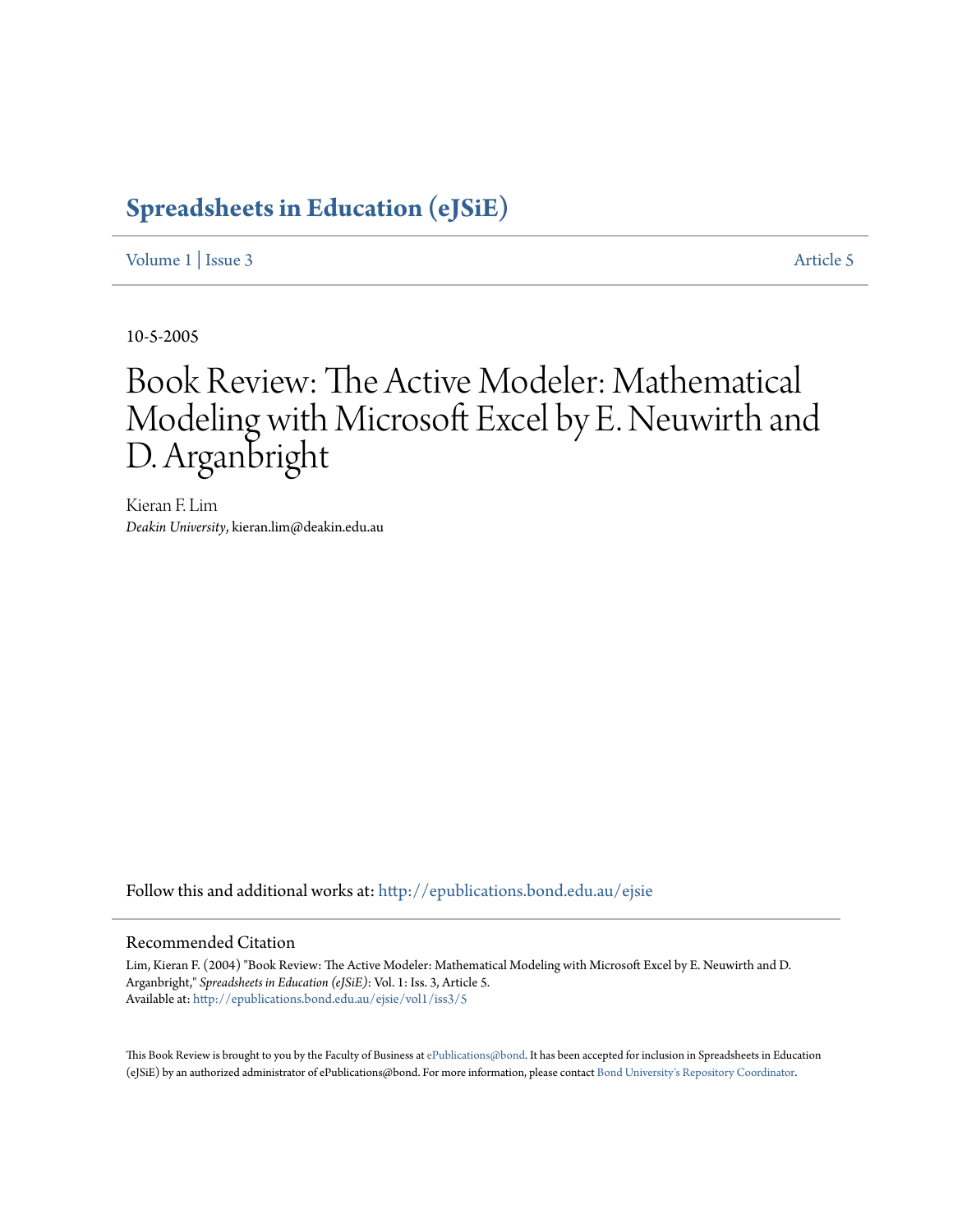### Book Review: The Active Modeler: Mathematical Modeling with Microsoft Excel by E. Neuwirth and D. Arganbright

### **Abstract**

A recently-published work in by two well-known authors in the field of spreadsheet modeling is reviewed.

### **Keywords**

mathematical modeling, the active modeler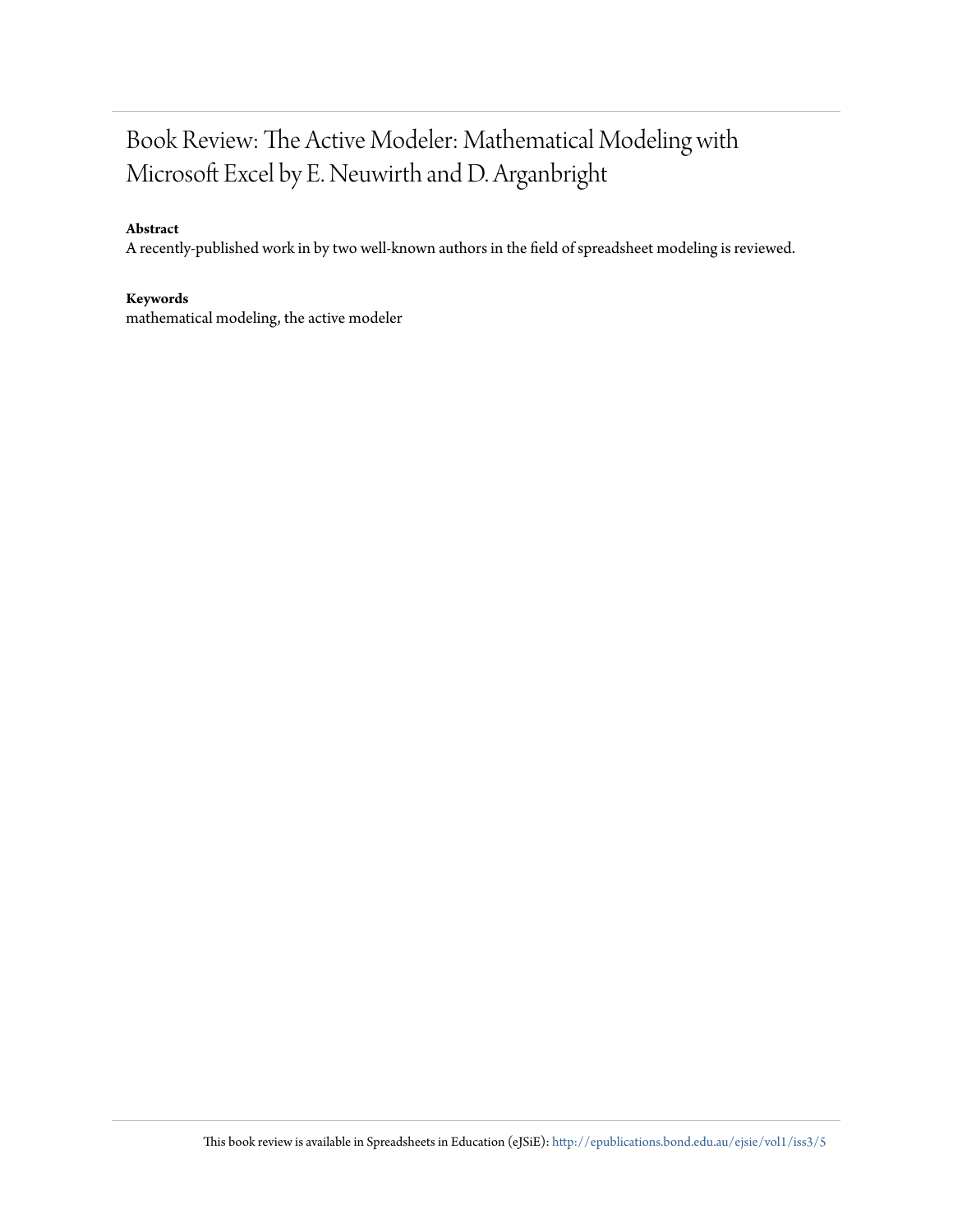## Book Review: The Active Modeler: Mathematical Modeling with Microsoft $\mathbb{R}$  Excel by E. Neuwirth and D. Arganbright (Brooks/Cole, Belmont (CA), 2004, ISBN 0-534-42085-0)

Kieran F. Lim School of Biological and Chemical Sciences, Deakin University, Geelong, Victoria 3217, Australia lim@deakin.edu.au au au

October 5, 2005

#### Abstract

A recently-published work in by two well-known authors in the field of spreadsheet modeling is reviewed.

#### Received October 2004.

This is an excellent and innovative textbook, which works at several levels. As a textbook on mathematical modelling it covers a wide range of topics, including Fibonacci numbers, growth models, epidemics and population dynamics, simple projectile motion, heat propagation, greatest common divisor, the sieve of Eratosthenes, graphing, Newton and secant methods, fitting a curve to data, creative mathematics in everyday settings (eg a bicycle investigation, ski racing), combinatorics and probability, optimal bridge location, medicine dosage, game theory and other topics. The modelling is developed without calculus. This is unusual in traditional curricula, but follows the "new calculus" movement in North America (for example, see the Introduction to Stewart's Calculus text [11]). Nevertheless, this book would be suitable for use in any modelling course, even one that is based in calculus.

The first two chapters introduce discrete models and difference equations. After these chapters, the topics can be covered in any order, giving great flexibility to the lecturer. The explanations are sufficiently clear that the book could be used for self-study or in a flexible learning environment.

A particular innovation in this book is the use of Microsoft $\mathbb R$  Excel. The text implements the use of a spreadsheet software package, with the assumption that Excel is

eJSiE 1(3):230–235 <sup>C</sup>C 2004 Bond University. All rights reserved. http://www.sie.bond.edu.au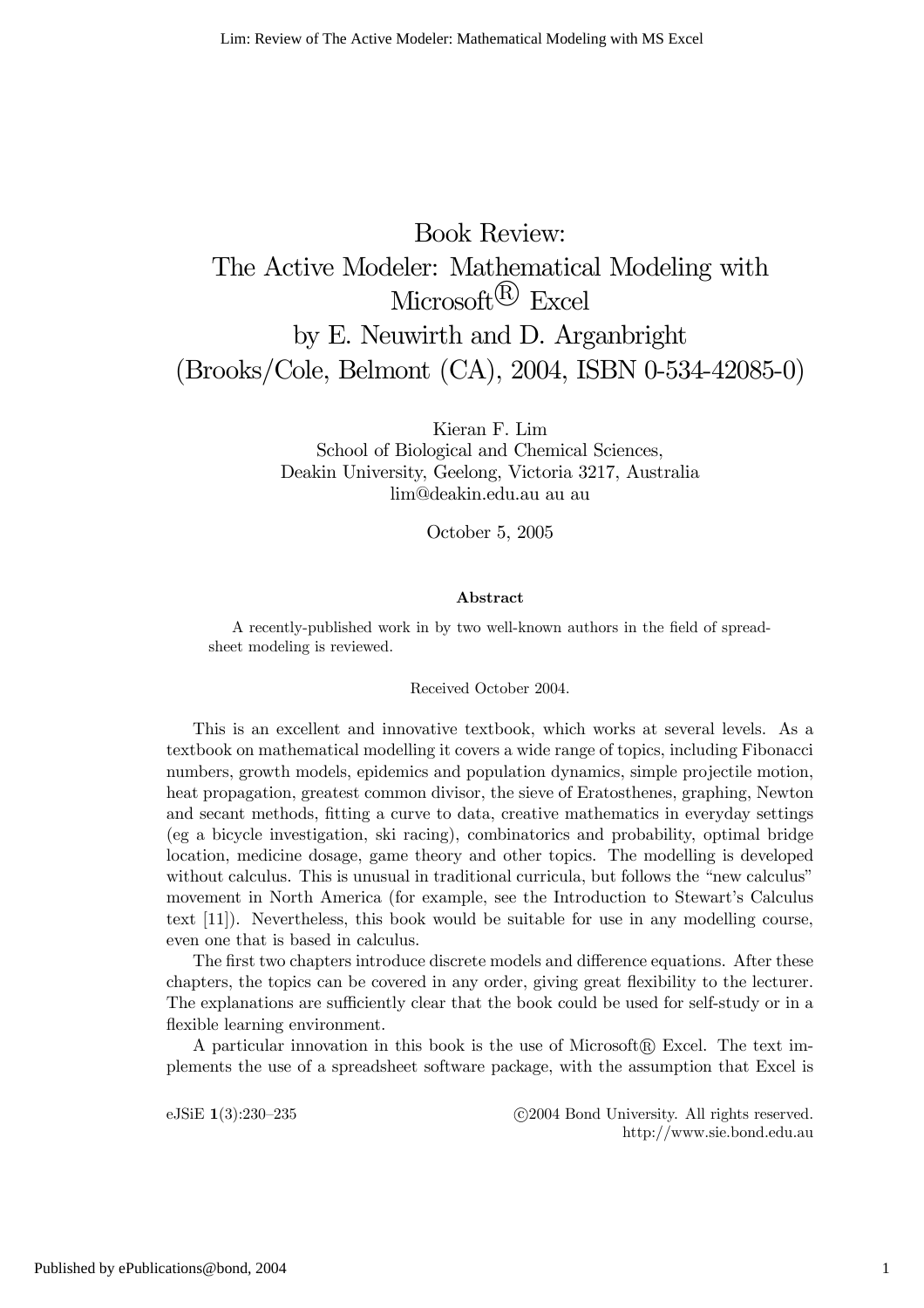Kieran F Lim



Figure 1: The front cover of the book.

| period | rabbit pairs] |
|--------|---------------|
|        |               |
| =Δラ∓1  |               |

Figure 2: Most books instruct the reader to type formulas into the spreadsheet cells.

already mainstream technology. Most other mathematical modelling texts either are not integrated with a software package, or assume the use of symbolic software. Science education research has shown that the use of specialist mathematical software creates an additional barrier to learning: not only do students have to learn the mathematical knowledge content, but they also have to learn a new "programming language" in order to do so [7]. Conversely, since students would be (at least slightly) more familiar with the use of spreadsheets, there is less of a learning barrier: Ehrmann noted many years ago "software that isn't designed for instruction can be good for learning" [6]. The use of spreadsheets in an educational setting will also enhance the students' generic skills and overall employability [2], [3], [10], [12].

Although the book assumes that spreadsheets are mainstream technology, pre-existing knowledge of spreadsheets [9] is not assumed. Instead students are introduced to spread-

eJSiE 1(3):230—235 231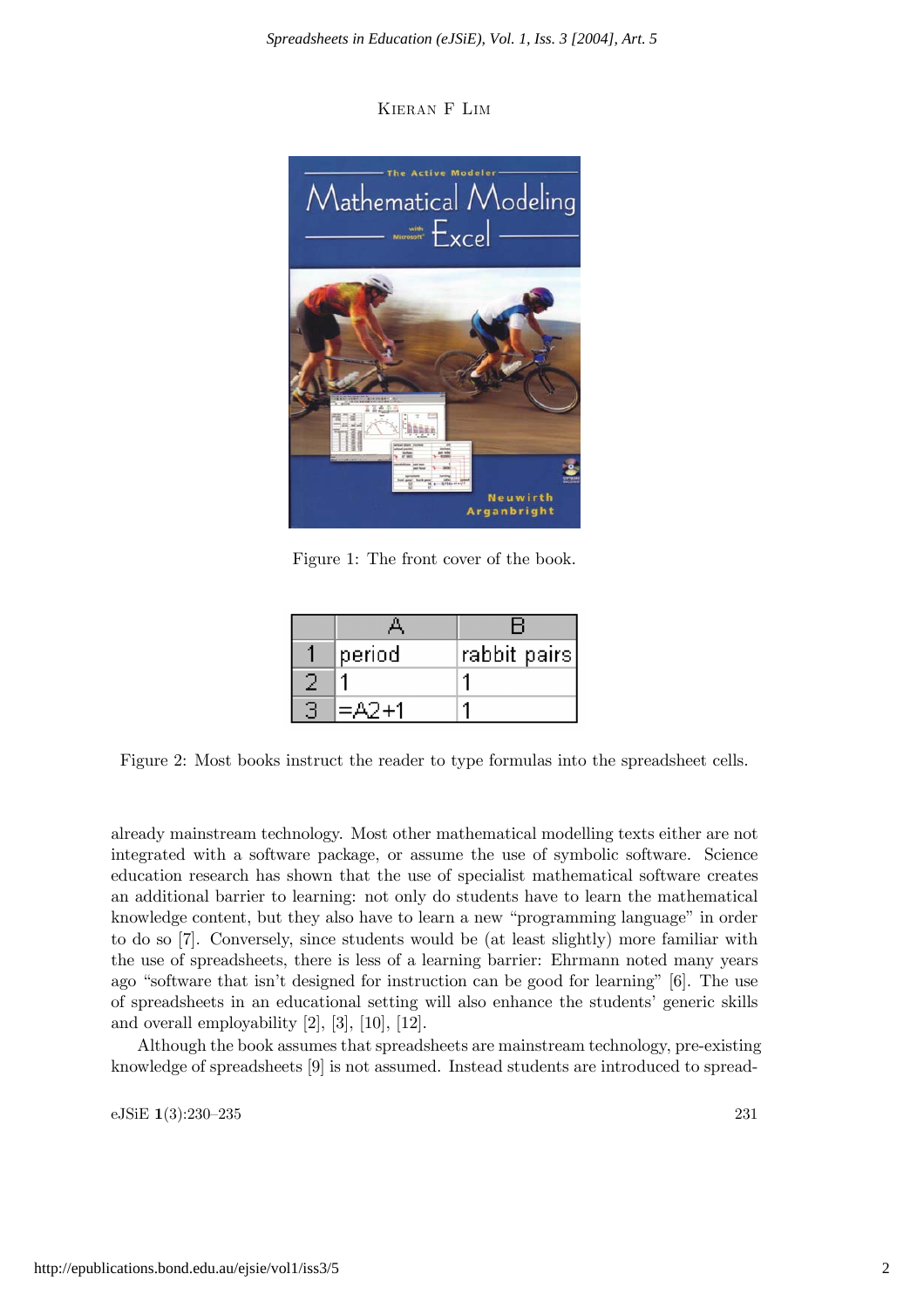Book Review

| <b>I</b> period | rabbit pairs |
|-----------------|--------------|
|                 |              |
|                 |              |

Figure 3: Innovative diagrams illustrate how spreadsheet formulas are constructed by "pointing and clicking" at the locations indicated by the black dots".

sheets in the first two chapters and each topic or module introduces a new feature of Excel. Where other spreadsheet books instruct the reader to type formulas into the spreadsheet cells, the authors have successfully translated the "point and click" feature of modern software into a paper-based graphical equivalent. In Figure 3, the arrow shows where a cell reference must be inserted into the formula in cell A3 of Figure 2 by pointing at the location of the black dot and clicking.

More complicated formulas are constructed by pointing the mouse at the cells indicated by the dots and clicking to place those cell references into the formula at the positions indicated by the arrows: see Figure 4. In these diagrams, the arrows with dots indicate relative cell references. Thus in Figure 3, the arrow indicates the formula is one cell below the cell being referenced. Other symbols are used to indicate absolute references where the column or the row or both is "fixed" when the formula is copied to another cell: see Figure 5. This reviewer is unaware of any other spreadsheet textbook which has a pictorial representation of formulas.

Learners have different learning styles [4], [5], [8]. Other spreadsheet textbooks unintentionally advantage learners who favour the mathematical/symbolic "intelligence" [8], while indirectly discriminating against other learners. The pictorial representation, introduced in this book, makes spreadsheets more accessible to a larger group of learners and will become the standard against which future books and journal articles on the use of spreadsheets will be compared.

This representation is one of those innovations [1], that, in hindsight, seems obvious, but for some reason, no one had realised earlier.

The book is filled with interesting and unusual exercises. A picture on the cover of the book (see Figure 1 and Figure 6) shows that *Excel* can be used to simulate an analog speedometer. This is another great idea [1]. Yet here it is, as an implied extension to student exercises in Chapters 5 and 6. Discussion of Excel features in later topics is independent of knowledge of the earlier topics and chapters. The index is quite comprehensive and allows readers, who are already familiar with Excel, to use this book as a reference.

A CD ROM accompanies the book. A series of Flash videos demonstrate basic spreadsheet skills. The CD ROM also has the spreadsheet models discussed as examples in the text, presented as a "basic" version (the same version as the text) and an "enhanced" version with a better user interface. The CD is PC (Windows 98 or better)

232 eJSiE 1(3):230—235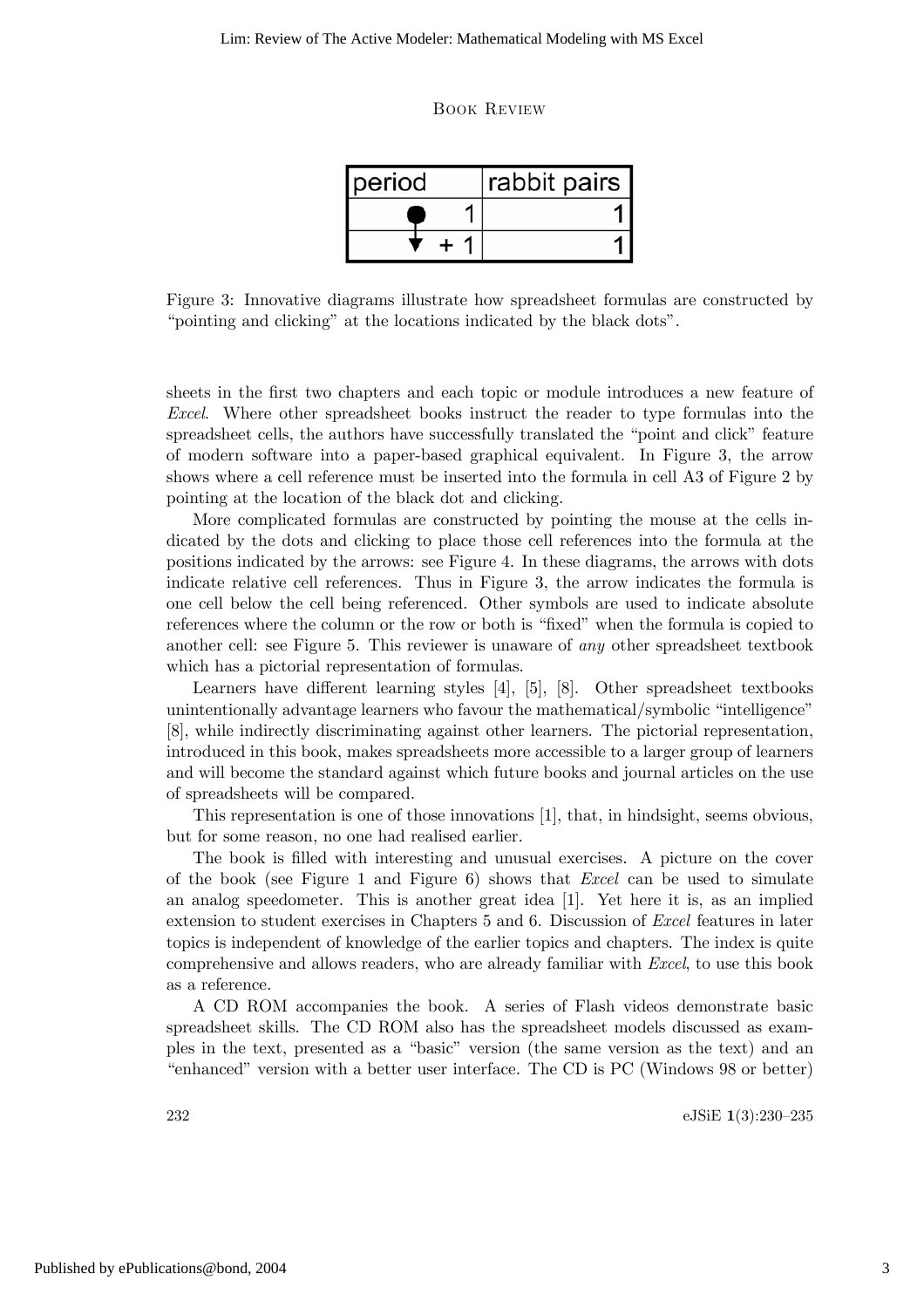| KIERAN F LIM |  |  |
|--------------|--|--|
|--------------|--|--|

| period |  | rabbit pairs |  |
|--------|--|--------------|--|
|        |  |              |  |
|        |  |              |  |
|        |  |              |  |
|        |  |              |  |
|        |  |              |  |

Figure 4: More involved formulas are constructed by "pointing and clicking" at the locations indicated by the black dots.

| <b>IRate</b> |         |         |
|--------------|---------|---------|
| Name         | Start   | Interes |
| lTom         | 1000    |         |
| Mary         | 250.34  |         |
| Jan          | 3000    |         |
| Joe          | 2341.97 |         |

Figure 5: Both relative and absolute references in formulas are represented pictorially.



Figure 6: A picture on the cover of the book shows that Excel can be used to simulate an analog speedometer

eJSiE 1(3):230—235 233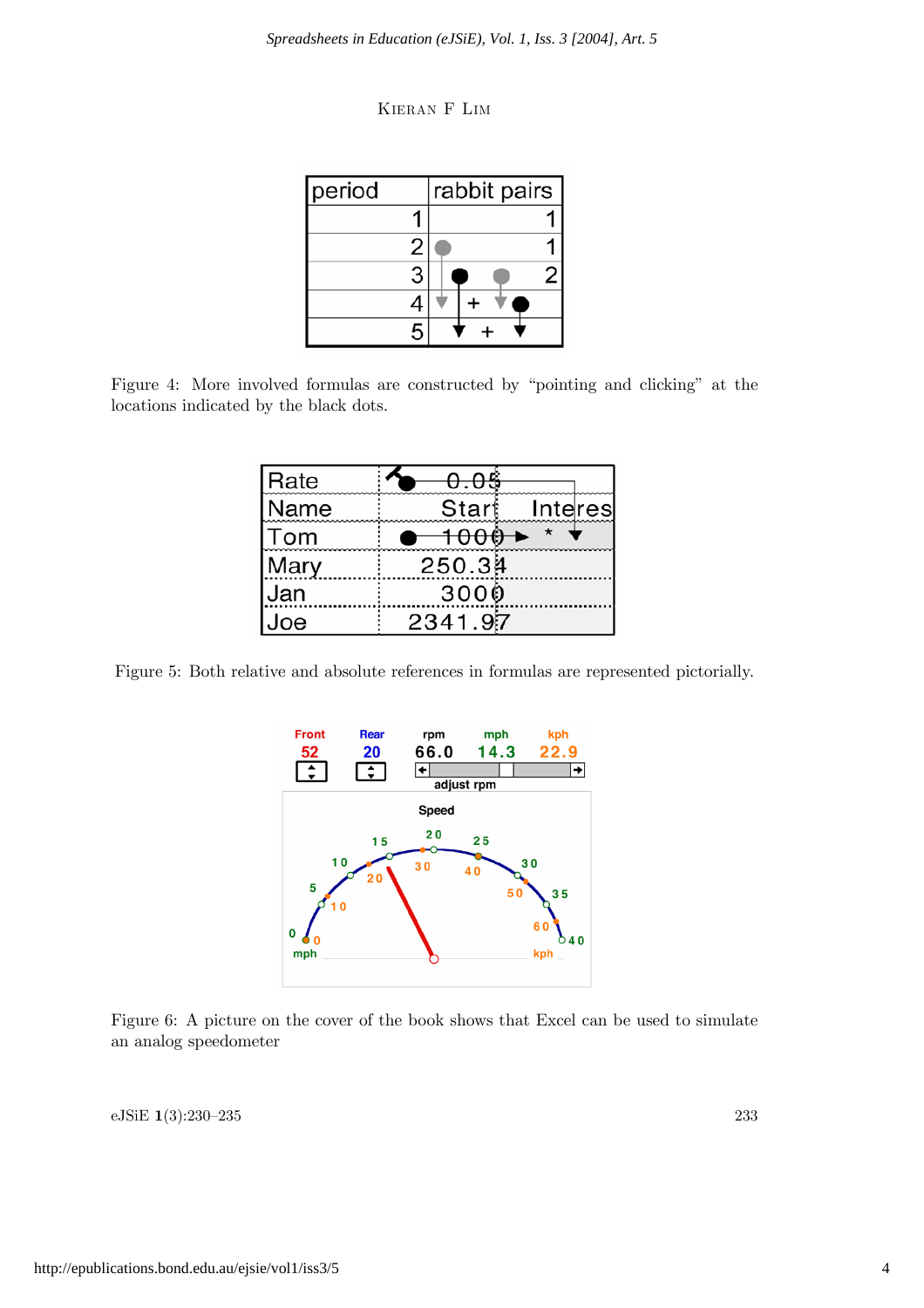#### Book Review

and Mac (OS X) compatible.

In summary, this is an outstanding book. It can serve both as a student text and as a reference. It can be used as a self-study source or as the text accompanying a course on mathematical modelling. The explanations of how to use Excel are clear and supported by innovative diagrams in the book and Flash videos on the CD ROM.

### References

- [1] Gilbert, R.G., the University of Sydney. Definition of a "great idea". Private communication.
- [2] AC Nielsen Research Services (2000). Employer Satisfaction with Graduate Skills: Research Report. Canberra: Department of Education, Training and Youth Affairs (Australian Commonwealth Government)  $\langle \text{http://www.detya.gov.au/archive/highered/eippubs/eip98-8/execsum.htm}\rangle$ and < http://www.detya.gov.au/highered/eippubs/eip98-8/eip98-8.pdf>.
- [3] Australian Bureau of Statistics (1997). Business Use of Information Technology. Canberra: Australian Government Publishing Service.
- [4] Dunn, R. and Griggs, S.A. (1988). Learning Styles: Quiet Revolution in American Secondary Schools. Reston (VA): National Association of Secondary School Principals.
- [5] Dunn, R. and Griggs, S.A. (ed.) (2000). Practical Approaches to Using Learning Styles In Higher Education. Westport (CT): Bergin & Garvey.
- [6] Ehrmann, S.C. (1995). Asking the right question: What does research tell us about technology and higher learning? Change: The Magazine of Higher Learning,  $27(2 \text{ (March/April)})$ : 20–27 <http://www.learner.org/edtech/rscheval/rightquestion.html>.
- [7] Galbraith, P. and Pemberton, M. (2002). Convergence or divergence? Students, Maple, and mathematics learning. In: Mathematics Education in the South Pacific edited by B. Barton, K.C. Irwin, M. Pfannkuch and M.O.J. Thomas (Pymble (NSW): Mathematics Education Research Group of Australasia), 285-292.
- [8] Gardner, H. (1993). Frames of Mind: The Theory of Multiple Intelligences. 2nd ed., London: Fontana.
- [9] Lim, K.F. (2004). A survey of 1st-year university students' ability to use spreadsheets at the start of 2003. Spreadsheets in Education, 1(2): 52—66 <http://www.sie.bond.edu.au/articles.asp?id=4>.
- [10] McInnis, C., Hartley, R. and Anderson, A. (2001). What did you do with your science degree? A national study of employment outcomes for Science degree holders

234 eJSiE 1(3):230—235